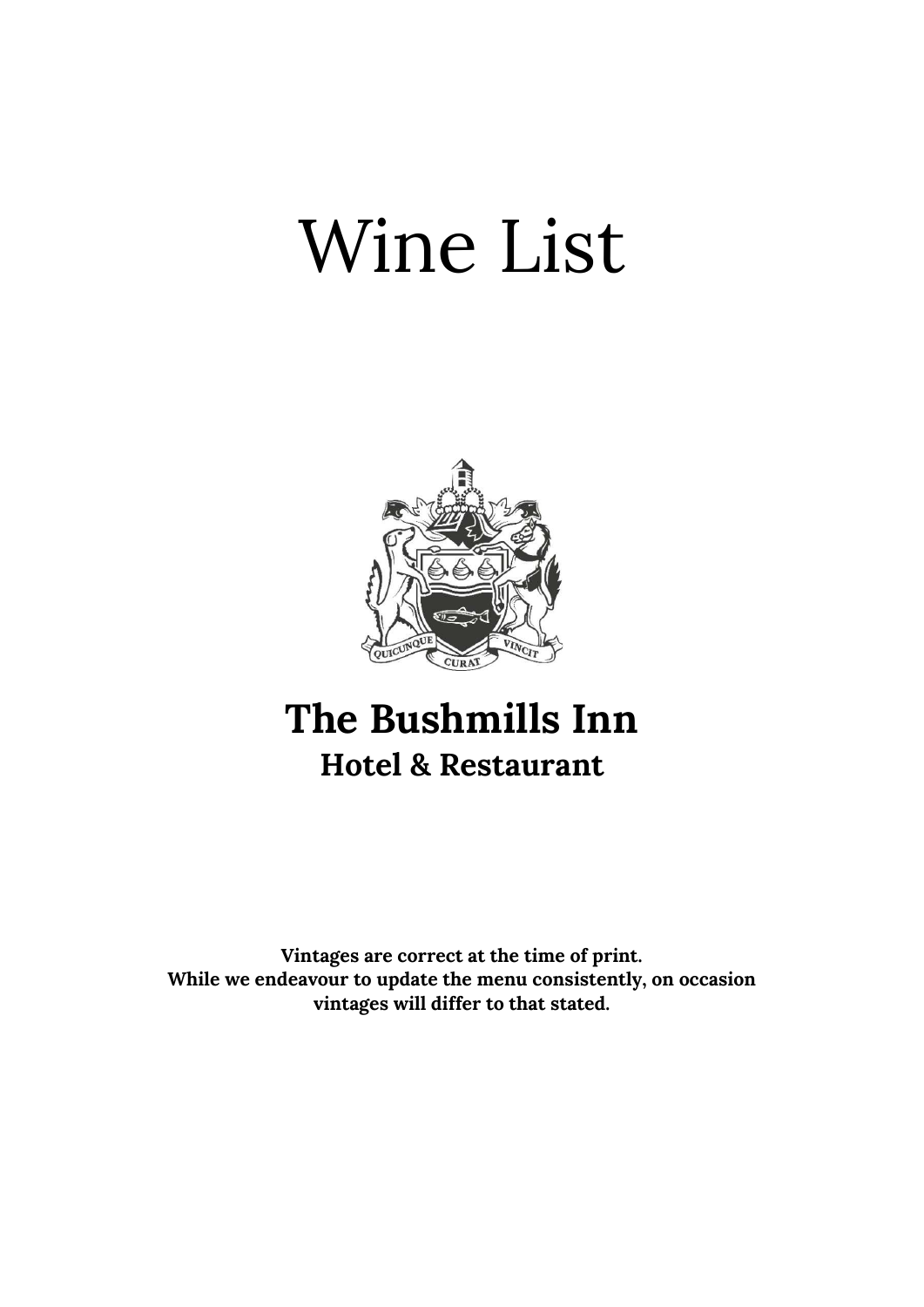## HOUSE WHITE WINES

| 70 | Chardonnay<br>Las Condes, Central Valley, Chile<br>Pale gold in colour; a medium bodied with soft, rich, creamy fruit<br>and vanilla aromas. On the palate, tropical fruit and a smooth,<br>creamy mouthfeel blend to give a fresh, well balanced finish. | <b>Bottle</b><br>500ml Carafe £18.25<br>250ml Glass<br>175ml Glass | £24.50<br>£9.50<br>£7.00           |
|----|-----------------------------------------------------------------------------------------------------------------------------------------------------------------------------------------------------------------------------------------------------------|--------------------------------------------------------------------|------------------------------------|
| 71 | Sauvignon Blanc<br>Les Fumée Blanches, Languedoc, France<br>Pale yellow straw, with hints of green. Intense citrus on the nose,<br>with more subtle mango, boxwood and menthol. Elegant on the<br>palate, smooth with a crisp, fresh finish.              | <b>Bottle</b><br>500ml Carafe<br>250ml Glass<br>175ml Glass        | £24.50<br>£18.25<br>£9.50<br>£7.00 |
| 72 | <b>Gros Manseng</b><br>Uva Non Grata, France<br>Honey, peach and pineapple on the nose. The flavours burst<br>onto the palate accompanied by a crisp and tangy acidity.<br>Slightly sweet but balanced with a long, clean finish.                         | <b>Bottle</b><br>500ml Carafe<br>250ml Glass<br>175ml Glass        | £24.50<br>£18.25<br>£9.50<br>£7.00 |
| 73 | <b>Pinot Grigio</b><br>Renideo, Italy<br>Pale straw in colour, with aromas of melon and pear dominating<br>the nose. Good weight of fruit with a fresh twist of crunchy apple<br>and a steely floral finish on the palate, with strikingly crisp acidity. | <b>Bottle</b><br>500ml Carafe £18.25<br>250ml Glass<br>175ml Glass | £24.50<br>£9.50<br>£7.00           |
|    | <b>HOUSE RED WINES</b>                                                                                                                                                                                                                                    |                                                                    |                                    |

| 75 | <b>Silver Series Shiraz</b>                                                                                                                                      | <b>Bottle</b>       | £24.50 |
|----|------------------------------------------------------------------------------------------------------------------------------------------------------------------|---------------------|--------|
|    | Tempus Two, Australia                                                                                                                                            | 500ml Carafe £18.25 |        |
|    | Aromas of rich, ripe raspberries with subtle white pepper                                                                                                        | 250ml Glass         | £9.50  |
|    | undertones. On the palate, the red berries are delivered with the<br>same white pepper and spice undertone, soft integrated tannins,<br>great length and finish. | 175ml Glass         | £7.00  |

| 76 | Merlot                                                                             | <b>Bottle</b>       | £24.50 |
|----|------------------------------------------------------------------------------------|---------------------|--------|
|    | Las Condes, Central Valley, Chile                                                  | 500ml Carafe £18.25 |        |
|    | Clean and fruity palate offering ripe tannins, blending perfectly with 250ml Glass |                     | £9.50  |
|    | soft sweet tones delivered from barrel aging. Unpretentious, soft 175ml Glass      |                     | £7.00  |
|    | and fruity with berry-like flavours. Full bodied and wonderfully balanced.         |                     |        |

| 77 | <b>Wave Series Pinot Noir</b>                                      | <b>Bottle</b>        | £24.50 |
|----|--------------------------------------------------------------------|----------------------|--------|
|    | Carmen, Leyda Valley, Chile                                        | 500ml Carafe £18.25  |        |
|    | A fresh nose of cherry, pure raspberry and soft spice of cinnamon, | $250$ ml Glass £9.50 |        |
|    | mocha and gentle earthy notes. The wine delivers with a balanced   | 175ml Glass          | £7.00  |
|    | and vibrant juicy and soft fruit mouthfeel.                        |                      |        |

## HOUSE ROSE WINES

| 78 | White Zinfandel                                                        | <b>Bottle</b>       | £24.50 |
|----|------------------------------------------------------------------------|---------------------|--------|
|    | Devil's Ridge, California                                              | 500ml Carafe £18.25 |        |
|    | Bright pink in colour with a bursting floral strawberry nose.          | 250ml Glass         | £9.50  |
|    | Slightly sweet, with refreshing fresh fruit characters of raspberries, | 175ml Glass         | £7.00  |
|    | strawberries and ripe apples.                                          |                     |        |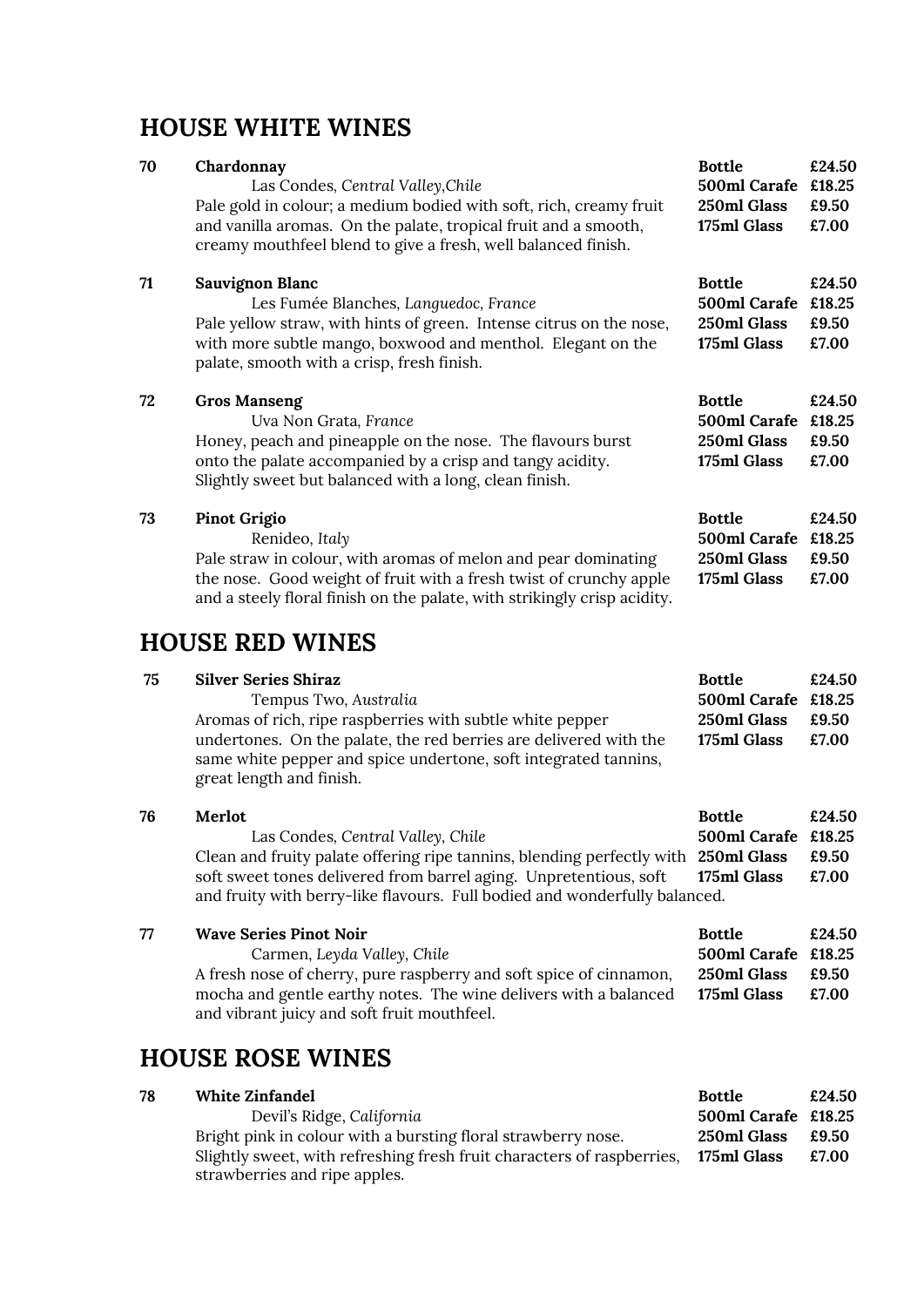## Lift away your troubles with bubbles……



### Valdo 'Floral Jungle Edition 2018' 750ml Bottle - £33.50

175ml glass - £8.25

Veneto, Italy

Fine and elegant on the nose, with complex notes of blossom and a strong presence of raspberry. A pleasant tickle of delicate bubbles, with warm fruity flavours. A pure delight.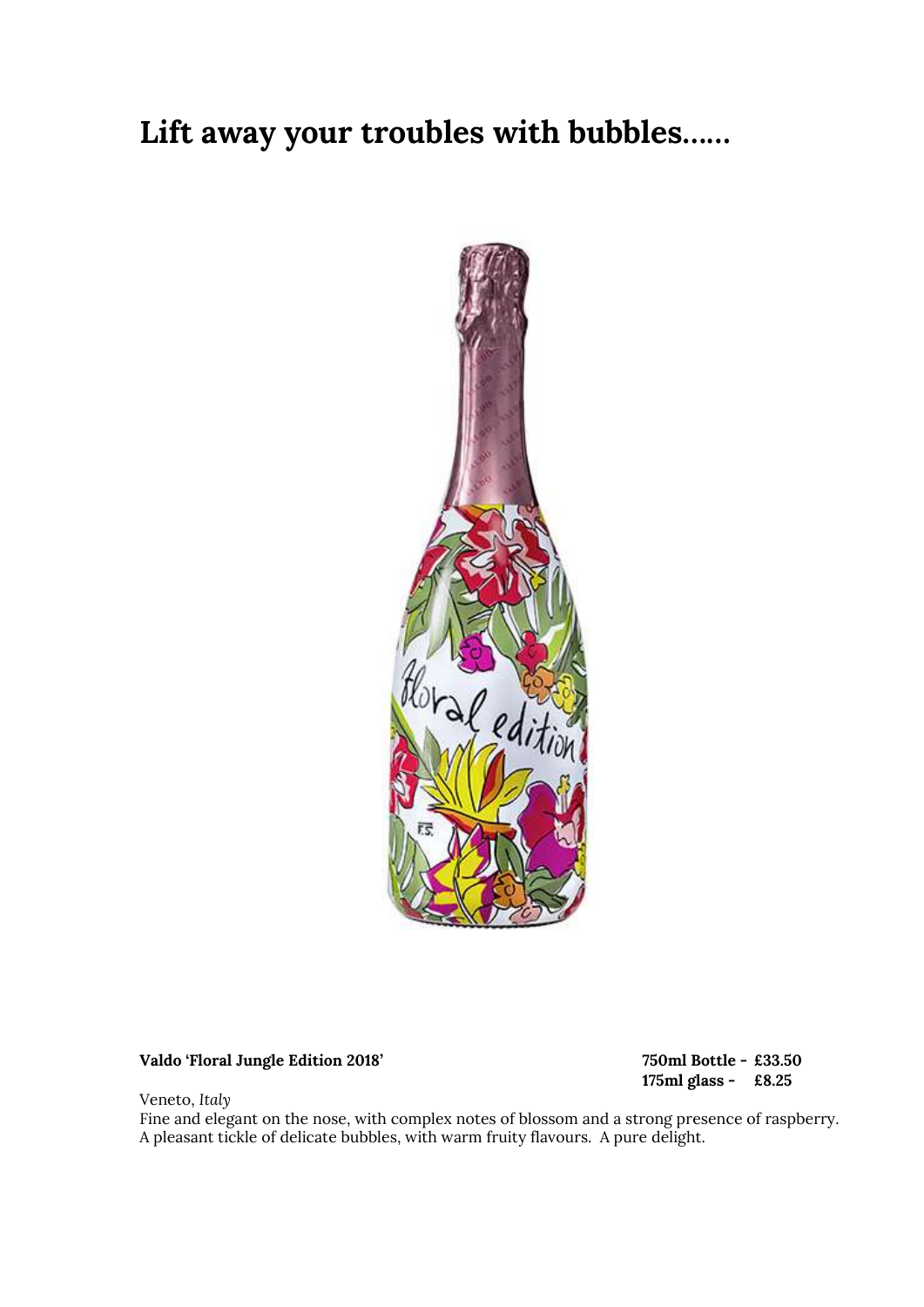## Bin End Collection

As with all good things, our wines are in limited supply and each case will ultimately come to an end.

## CHAMPAGNE / SPARKLING

Pol Roger Brut NV (Magnum) Champagne, France £150.00 Beautiful golden straw coloured hue, as well as abundant and fine bubbles. Powerful nose, firstly delivering strong fruit aromas of pear and mango, giving way to more subtle notes of honeysuckle and white jasmine, and lingering on vanilla and brioche. On the palate, flavours of quince jelly and apricot jam happily mingle with fragrant subtleties of beewax and acacia honey. Long-lasting notes of candied orange peel and spicy cardamom and anis is outstanding

Moet & Chandon Brut Imperial 1988 Champagne, France  $\epsilon$  600.00 The aroma's top notes are subdued, sombre and dry with smoked roasted malted scents, hints of toasted sesame seed as well as rather original oceanic notes, including a touch of nori seaweed. Subsequently come softer, warmer notes of wax, honey, almond, biscuit and dried fruits (banana and coconut). The palate is energetic, sustained by an invigorating tangibleness with notes of citrus zest and citrus seeds. Middle notes are delicate with slight graininess. Nuances of pine and iodine contribute to a crystalline, saline finish.

Moet & Chandon 1998 **Champagne, France** E255.00 Beautiful in maturity. Brioche, apricot, apple to the fore, with a honeyed, yeasty quality on the longer palate. Still vibrant and crisp.

## WHITE

Van Lill & Vissier Chenin Blanc Citrusdal Mountain, South Africa £62.50 Enticing stonefruit aromas – nectarine and peach with a tinge of honeyed almonds. The same flavours are apparent in the mouth where they are joined by a touch of green melon. Bright and vivid acid lifts the broad palate and keeps it fresh and vibrant, adding a pithy lemon zest nuance too. Impressively concentrated fruit and lingering flavours. Beautifully balanced and rich.

## RED

Bodegas Valdemar 'Las Seis Alhajas' Graciano 2015 Rioja, Spain £62.50 Deep ruby colour, Jammy red and black fruit along with candy and roasted coffee aromas. Powerful and deeply concentrated on the palate with very ripe fruit and with dry and firm tannins.

Le Tetre Roteboeuf Grand Cru 1996 St-Emilion, France 6295.00 This is an outstanding wine produced in the tell-tale style of this well-placed hillside vineyard. The colour is a deep ruby and the nose offers up hedonistic notes of smoky, crème brulee, roasted coffee and chocolate covered cherries. This medium-bodied wine is exhibiting more structure, muscle than I remember from cask. Sweet aromatics revealing moderate tannin in the very good finish.

### (90 Robert Parker - Wine Advocate)

## ROSE

**Domaine Vacheron Le Rose MMXX** Sancerre, France **E59.50** Notes of red fruit, blood orange, sea salt, chalk and spice dominate this refreshing, crisp, dry palate.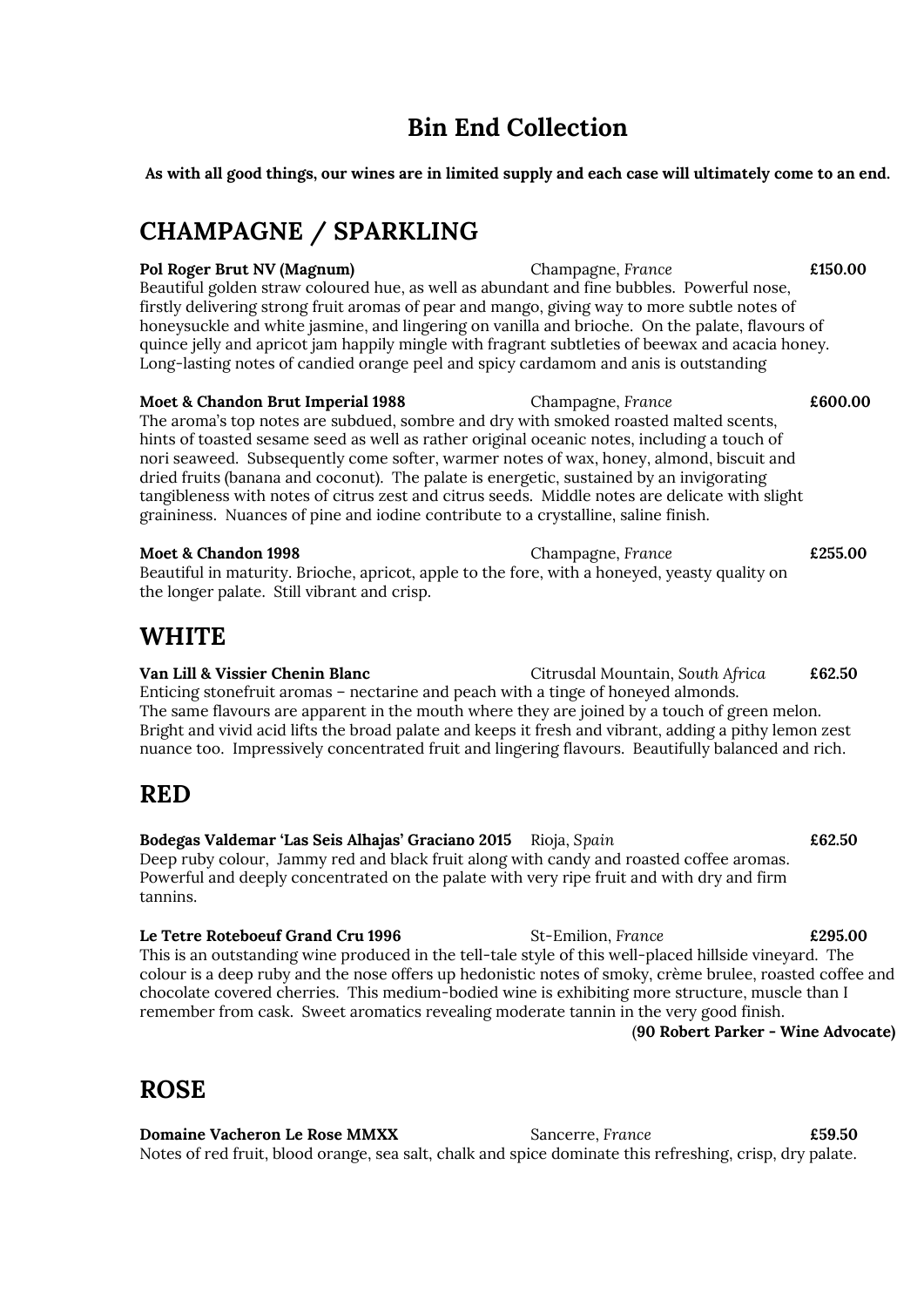## CHAMPAGNE

### Champagne is only necessary on two precise cases: when you are happy and when you are unhappy.

### 90 Taittinger Brut n.v (75cl bottle) £75.00

 Champagne, France (125ml glass) £13.00 From Champagne's oldest cellars, this wonderful example has peach and acacia notes on the nose, a citrus-fresh yet delicately honeyed palate, and a beautiful, elegant finish.

### 91 Taittinger 'Nocturne' (Sec) 682.50

Champagne, France

 Pale yellow with delicate, fine bubbles. On the nose, subtly reminiscent of white blossom and ripe fruits, predominantly yellow peach and dried apricot. Soft, fresh and delicately floral with ripe fruit flavours on the palate, the finish is long, soft and delectably sweet. Rounded, balanced and smoothly creamy.

### 93 Cuvee Dom Perignon 2009 **EXAMPLE 2009 EXAMPLE 2009 EXAMPLE 2009**

Champagne, France

 The bouquet from the 2009 offers notes of guava and spicy green grapefruit zest combined with stone fruit, particularly white peach and nectarine. The aromas open up with the initial fruit infusion being complemented by woody vanilla and warm, lightly toasted brioche. On the palate the fruit is majestic – ripe, fleshy and profound. Beyond the richness and a certain voluptuousness is a strong impression of consistency. Remarkably restrained offering something for all the senses in a convergent harmony.

### 95 Taittinger Brut Prestige Rose n.v **EXALL EXAMPLE 1998** E82.50

Champagne, France

 Remarkably vibrant and sophisticated. On the palate, a subtle balance between freshness and structure of the ever-present red fruit, making it full bodied and smooth. Its strong character is also shown in its delightfully unique, intense, shimmering colour.

## HALF BOTTLES (37.5cl)

### 120 Louis Roederer Brut Premier NV £54.50

Champagne, France

Ripe pears, smoke, spices, dried flowers and herbs are some of the many nuances that emerge from the glass. Lovely mid-palate depth and overall balance.

### 121 Forget-Brimont Brut 1er Cru **Example 19** and the control of the control of the control of the control of the control of the control of the control of the control of the control of the control of the control of the cont

Champagne, France

 Pale gold colour. Delicate nose, very fresh, lovely complexity. Fresh and subtle on the palate. The first impression is of fresh green apples with a hint of white flowers and hazelnuts. Well balanced with good length.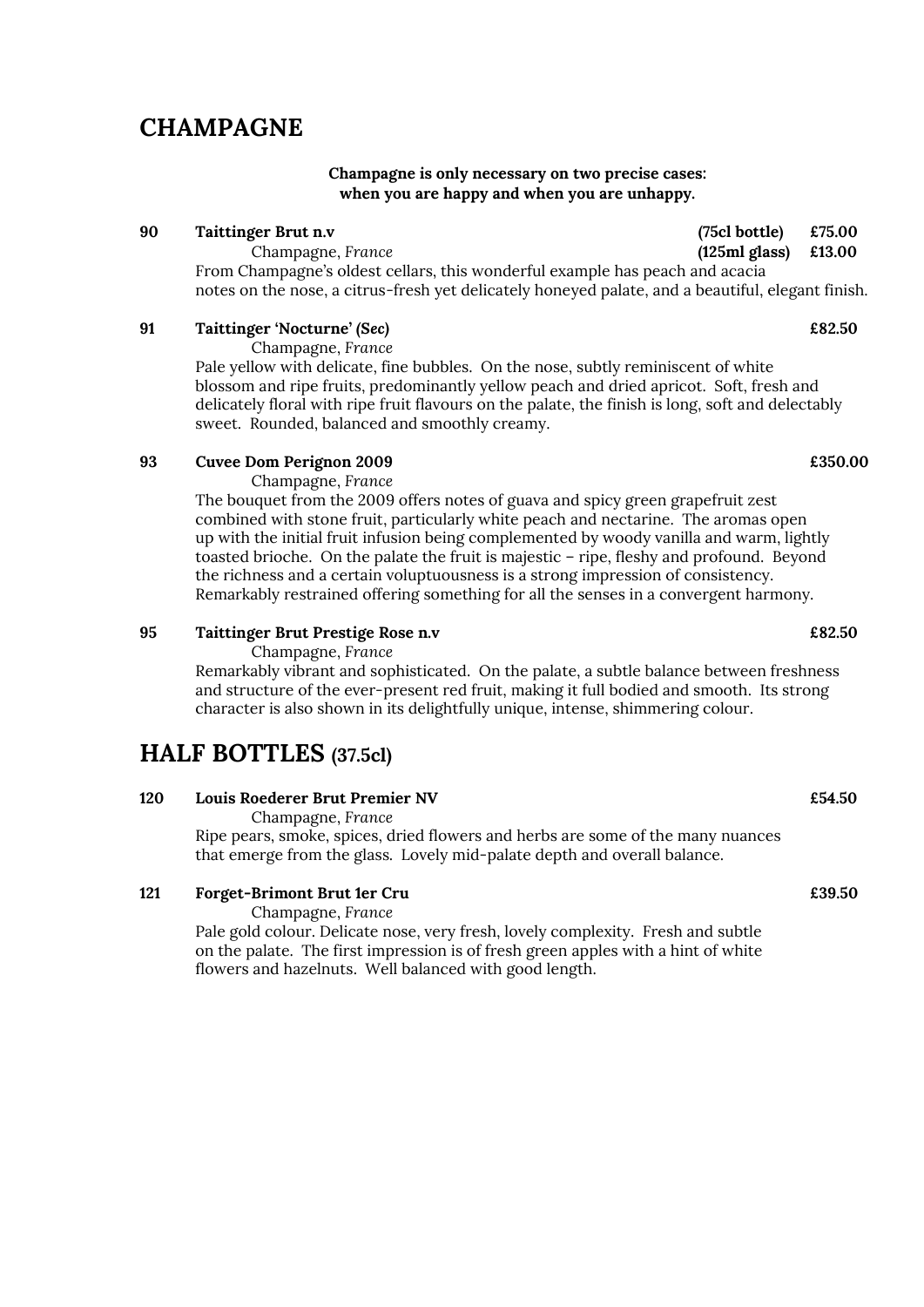## SPARKLING WINES

### 96 Simmonet-Febvre Cremant de Bourgogne **EXACTES** E39.50 Chablis, France A harmoniously balanced wine with fine bubbles, a persistent foam and a wonderful length in the mouth. It is fresh and powerful on the nose with aromas of citrus. 97 Prosecco NV Extra Dry (75cl bottle) £28.50 Valdo, Veneto, Italy (20cl snipe) £9.95 Pale gold with a sweet honey nose. Dry, light and vibrant, offering green apple, honey and a

98 Proa Brut Cava **E31.50** 

Piedmont, Spain

touch of pear with a tart but refreshing finish.

 Aromas of spring flowers, with crisp green apple and ripe pears on the palate, pinpoint effervescence and a wonderful dry finish.

### 99 Valdo Floral Jungle Edition 2018 **Example 10** E33.50

Veneto, Italy

 Fine and elegant on the nose with a strong presence of raspberry. Fine bubbles coat the mouth with a warm, summer fruit sensation.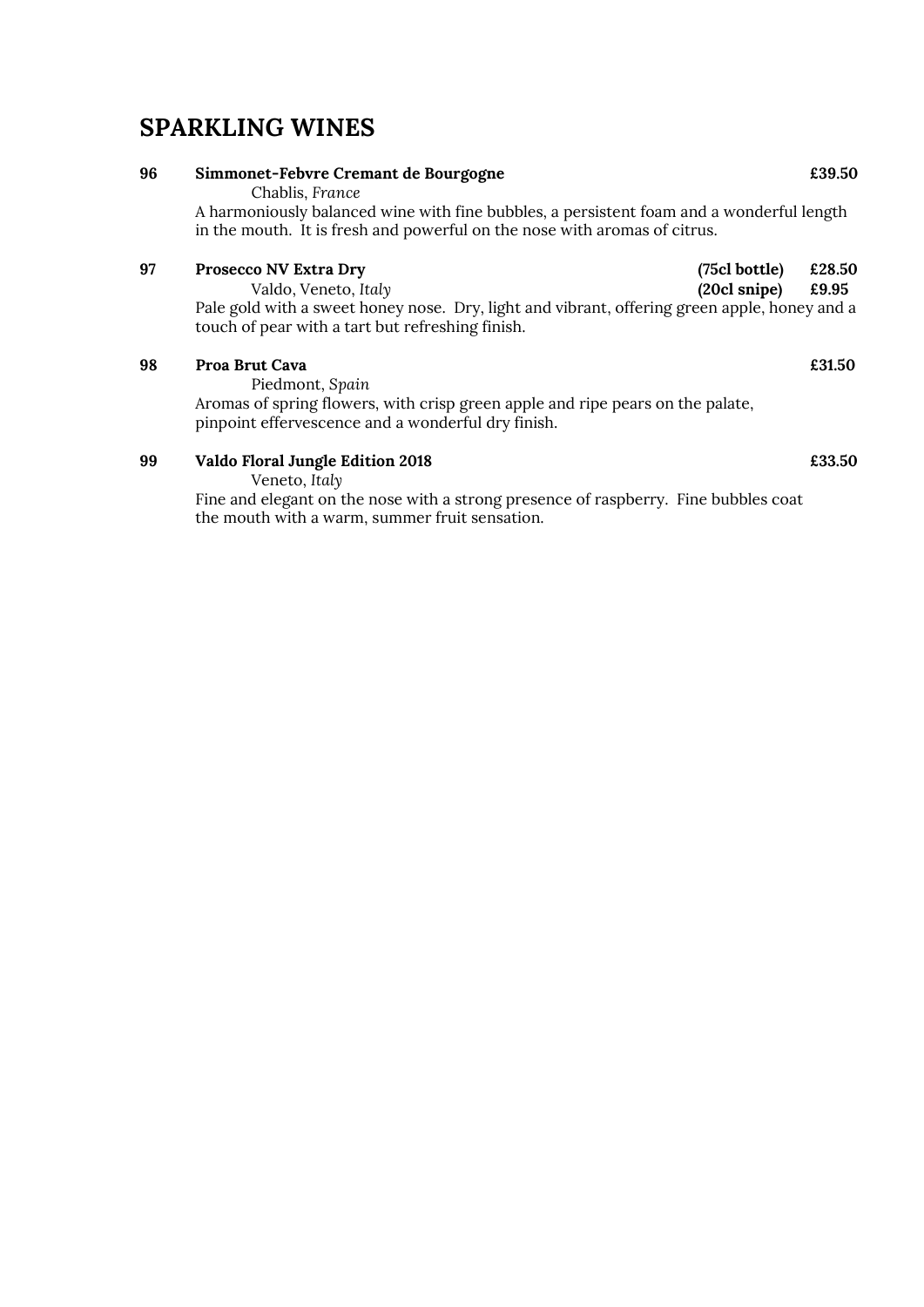## WHITE WINES

## **BURGUNDY**

### 1 Macon Charnay les Chenes **243.00** Equation 1 Macon Charnay les Chenes **E43.00**

Manciat-Poncet

 A crisp nose of ripe green apples and just a hint of citrus. Light oak subtly underpinning the delicate fruit, displaying crisp acidity and minerality, leading to a plump, lush long finish. Superb.

### 2 Chablis AC  $\epsilon$ 44.00

Domaine les Verger, Alain Geoffroy

 Pale gold with a subdued nose revealing a hint of mineral and fruit scents. Extremely polished and suave on the palate, delivering on the focused, youthful aromas. Lovely persistency on the finish showing mineral and buttery notes.

### 4 Grand Cru Chablis 'Les Clos' 2018 £105.00

Simonnet-Febvre

 An ample and harmonious Grand Cru, offering slightly exotic notes and a very rich palate. Smooth with a persistent and a unmistakably mineral finish.

### 5 Puligny Montrachet 2016 £125.00

 Maison Louis Latour, Cote-d'Or Beautiful nice yellow with subtle green tints. Floral notes with almond paste on the nose that do not disappoint on the palate. Opulent, full bodied and creamy, with rounded vanilla and toast in perfect synergy. Wonderfully fresh, with a long finish and stunning mouth feel. 91/100 Wine Enthusiast, October 2016

### 6 Meursault Les Tillets £120.00

Patrick Javillier

Expressive on the nose, marked by aromas of white flowers, yellow and white fruit as well as lightly spiced notes. Complex with great elegance. Rounded on the palate with lovely vivacity, excellent aromatic freshness and minerality. Finesse, persistant on the palate, elegant and clearly linear.

## **ALSACE**

### 7 Cuvee Les Amours Pinot Blanc **2006 EXAMPLE 2006 EXAMPLE 2006 EXAMPLE 2006**

Famille Hugel

 Youthfully pale green, with a crisp refreshing nose of subtle, delicate fruit. Charmingly soft and supple, with a balanced acidity giving a fresh, thirst-quenching juicy mouthfeel.

### $8$  Humbrecht Zind  $\epsilon$ 40.50

Domaine Zind

Bright pale yellow. Beautifully aromatic nose of citrus, wet stone and white fruits. Supple, juicy texture, well balanced with a sensational liveliness and mouth coating body. A wine of great character.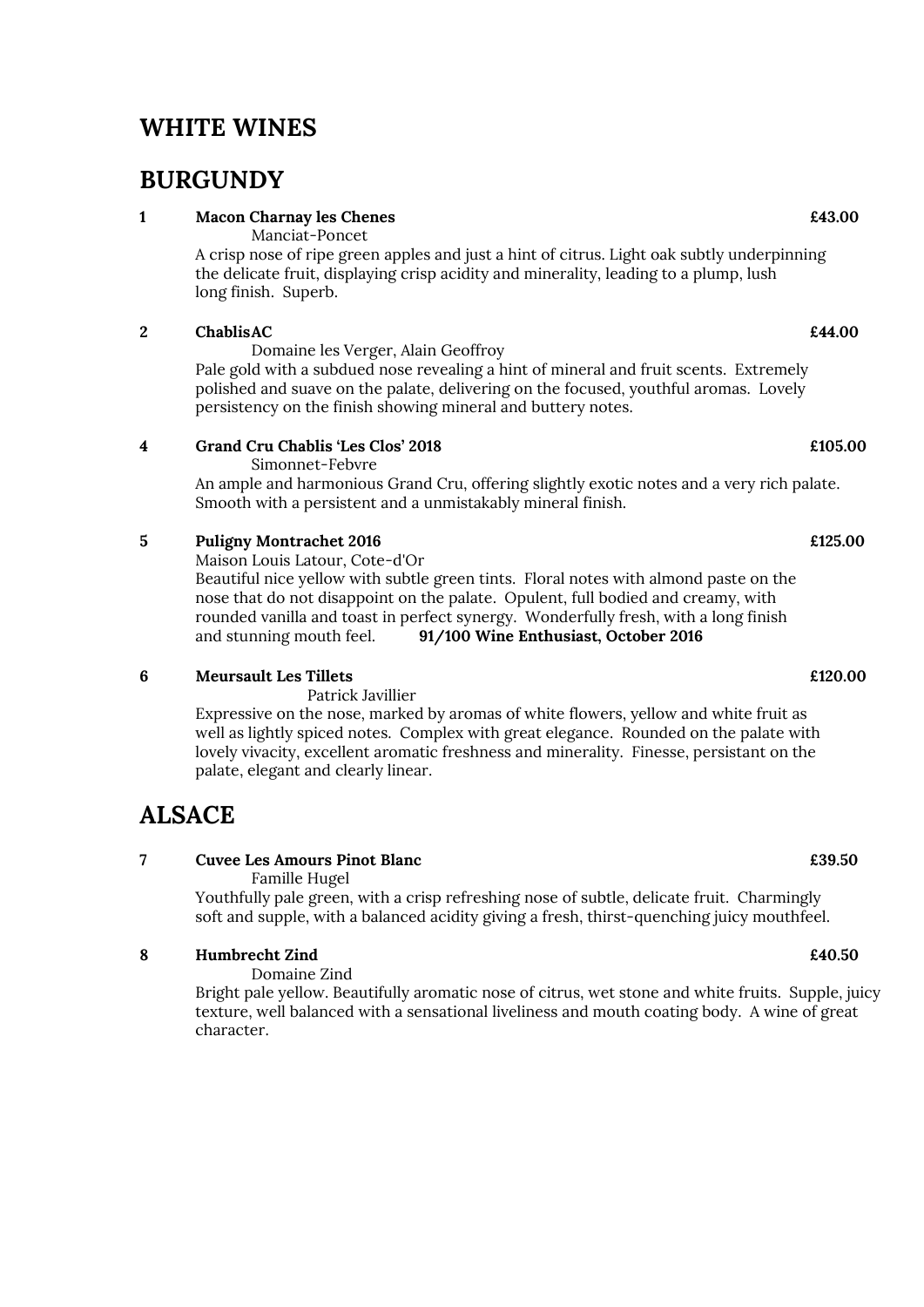## LOIRE

| 9  | <b>Muscadet Sur Lie</b>                                                                                                                                                              | £29.50 |
|----|--------------------------------------------------------------------------------------------------------------------------------------------------------------------------------------|--------|
|    | Domaine de la Chauviniere                                                                                                                                                            |        |
|    | Ripe fruit and savoury aromas with real Sur-lie character. The generous palate displays                                                                                              |        |
|    | subtle stone fruit underscored by yeast while still displaying the textbook zest and balance.                                                                                        |        |
| 10 | Andre Dezat et Fils Pouilly Fume                                                                                                                                                     | £43.00 |
|    | Domaine Thibault                                                                                                                                                                     |        |
|    | Pale gold. Refined nose with toasted mineral notes, blackcurrant bud, wild flowers and<br>pineapple. Archetypal Pouilly with a lovely crispness. Aromas unfurl and reveal themselves |        |
|    | on the finish. Full, fresh, well-structured with lashings of minerality.                                                                                                             |        |
| 11 | <b>Vouvray Cuvee de Silex</b>                                                                                                                                                        | £39.50 |
|    | Domaine des Aubuisieres                                                                                                                                                              |        |
|    | Fresh green melon, white ginger and green almond notes glide along, with finely                                                                                                      |        |
|    | beaded acidity carrying the floral-tinged finish.                                                                                                                                    |        |
| 12 | <b>Picpoul de Pinet</b>                                                                                                                                                              | £29.95 |
|    | Coint Down Domorola                                                                                                                                                                  |        |

 Saint-Peyre, Pomerols Complex aromas of gooseberry and citrus fruits. Fresh and fruity with a lengthy, lingering finish.

## ITALY

| Principessa Gavia Gavi D.O.C.G | £35.50 |
|--------------------------------|--------|
|                                |        |

Castello Banfi, Piedmont

 Pale straw, offering an intense fruit forward bouquet, with typical hints of pineapple and apple. Well balanced with gentle acidity and a delicate dry finish.

## SPAIN

### 14 Albarino 'Sobre Lias' £38.50

 Castro Martin, Rias Baixas A distinct salty minerality on the nose, and an array of pure, clean, limpid white fruit aromas. The palate almost shimmers with tang and vibrancy, and although it has a steely precision, it is balanced by fruit with a peachy pear-like quality and backed by a vivid streak of lemon and mineral acidity.

## PORTUGAL

### 15 Manda-Chuva Branco 2019 £42.50

Herdade Do Portcarro, Alentejo

On the nose the first impact is freshness, ripe citrus alongside grapefruit and tangerine. On the palate, the beginning is shy, a little closed. With the temperature rising, it starts to reveal all its mystique; mint with lime and a touch of salt. In between, one finds nectarines and loquats, a type of yellow plum. The Manda-Chuva has an admirable persistence, very gastronomic, like all Portocarro wines.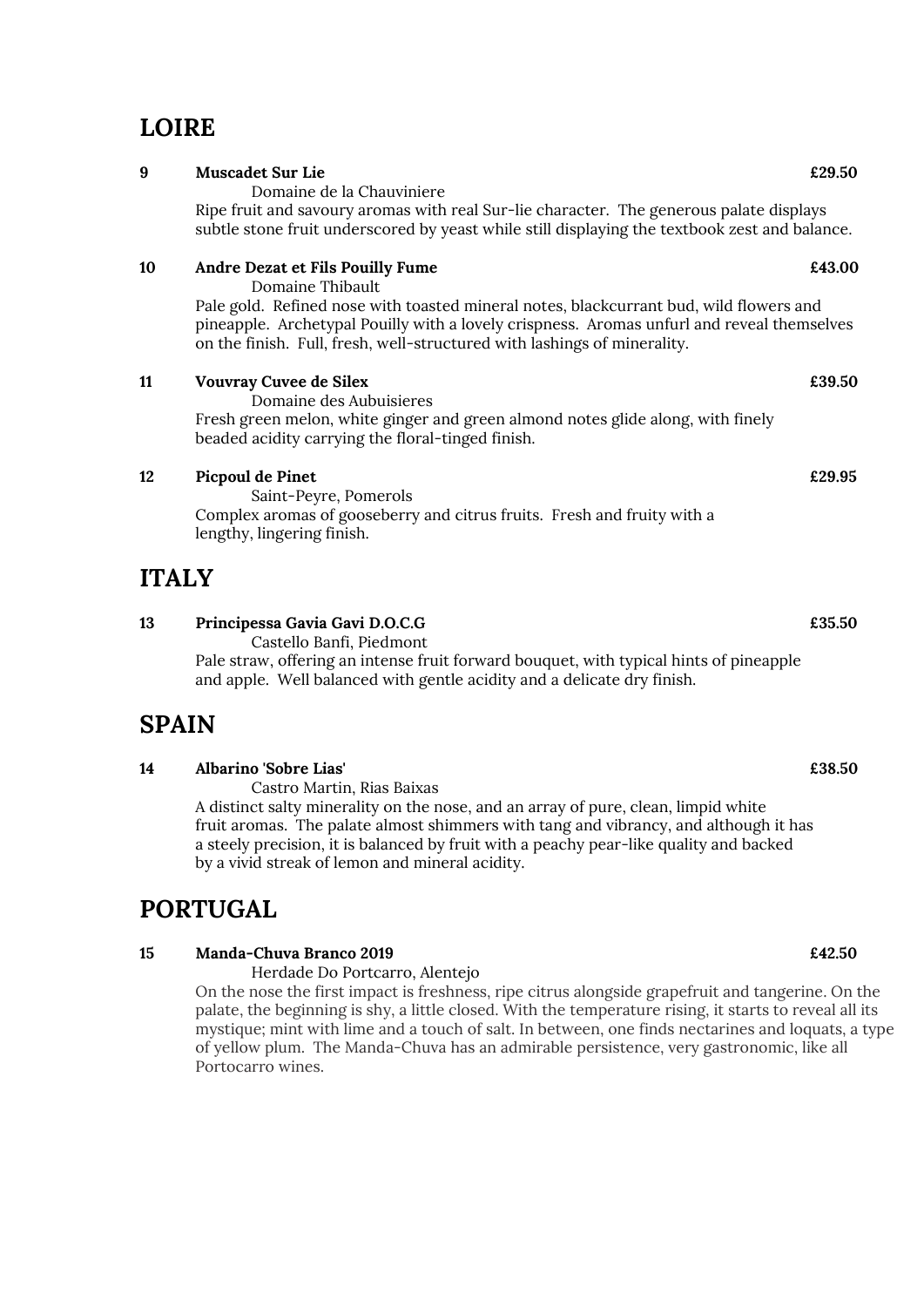## GERMANY

### 17 Gewürztraminer  $\epsilon$ 32.50

Villa Wolf, Pfalz

 Classic notes of lychee, white tea and honeysuckle extend from the nose to finish in this gorgeously perfumed, fruity wine. Just a lip-smacking shade off dry, it's a juicy, exuberantly fresh sip that's perfect as an aperitif or with delicately spiced foods.

### 18 Estate Riesling **Example 2008** Estate Riesling **Example 2008**

 Dr Loosen, Mosel Light, yet vibrant, with enticing aromas of white peach flowers and citrus peel. A dusting of pollen and saffron accentuate this bright, sunny Riesling full of peach and nectarine flavour. Off dry in style, juicy and thirst quenching, but structured with fresh revitalising acidity and mineral notes.

## AUSTRIA

### 19 Gruner Veltliner **Example 2018** Control of the Control of the Control of the Control of the Control of the Control of the Control of the Control of the Control of the Control of the Control of the Control of the Control

Hopler

 Intense varietal fruit flavours redolent of lemongrass and citrus fruits. The palate is refreshing with elegant fruit and crisp acidity.

## AUSTRALIA

### 20 Windy Peak Chardonnay £32.50

De Bortoli, Yarra Valley

 Light straw with a green edge. Bright complex chardonnay with citrus florals, nutty oak, minerally and fine. Gently textured palate, savoury, chalky phenolics, hints of nuts, lovely balance.

### 21 'Willowglen' Gewürztraminer Riesling £26.00

De Bortoli, Riverina

 A green tinge on a pale straw background. Heavy perfumed aromatics of musk and rosewater with complementing fresh spice and lime. A gorgeous, balanced palate of freshly dusted Turkish delight and lychee freshened by a fresh and zesty finish.

### 22 Koonunga Hill Autumn Riesling £36.00

Penfolds, Barosa Valley

 Light straw with lime green hues, intensely perfumed aromas of pink rose petal, Turkish delight and lemony bath salts with a subtle suggestion of spice. On the palate, a delightful balance of soft talcy mouth-watering acidity and sweetness with a lengthy finish.

### 23 Dixons Creek Vineyard, Estate Grown Chardonnay £49.50

De Bortoli, Yarra Valley

 Light straw with a green edge, on the nose quite fine with hints of white flowers and hazelnut, underpinned with an unmistakable oak influence. On the palate, initially mineral, textured and nervy, with a long brioche finish. Overall very fine, balanced and composed.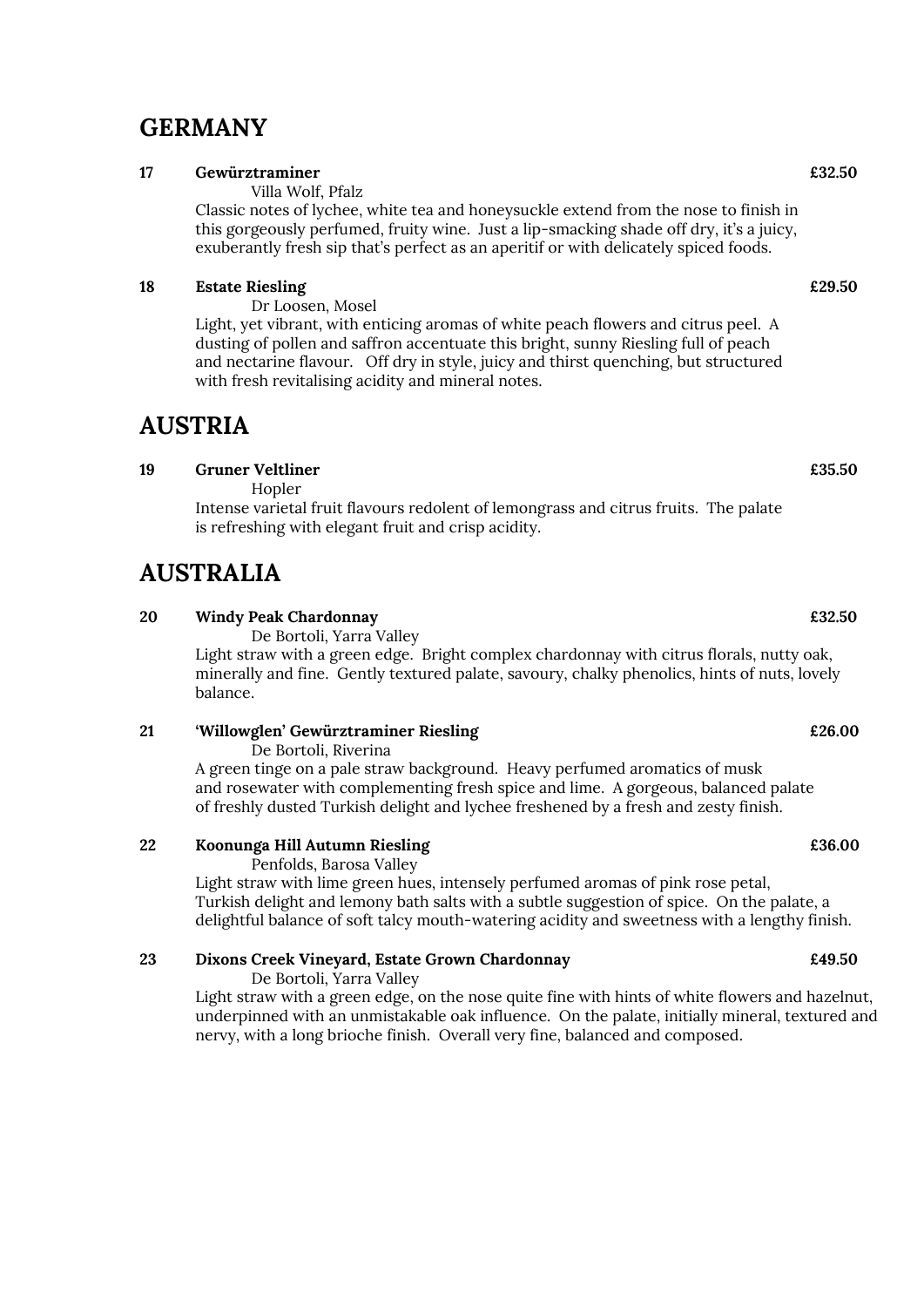## **CALIFORNIA**

### 24 'Wild Boy' Chardonnay 2016 **EXAMPLE 2016** EXAMPLE 2016

Au Bon Climat, Santa Barbara

 Golden straw in colour, an attractive nose reveals notes of citrus, ripe stone fruit, toast and a hint of smoke. Rich and creamy in texture, the palate is concentrated and generous with an abundance of layered ripe fruit and harmoniously integrated oak. Crisp and focused on the finish, this is one of the best Burgundy style wines made outside Burgundy itself.

### \*\*Note – not suitable for lactose intolerance\*\*

## NEW ZEALAND

### 27 Ten Rocks' Sauvignon Blanc **EXALLES** 2008 27 Ten Rocks' Sauvignon Blanc

Lawson Dry Hills, Marlborough

 Displaying lifted grass and green capsicum aromatics along with lime and passion fruit. The palate is crisp and fresh with strong citrus flavours and a chalky mouthfeel. Good weight, lovely texture and a long finish.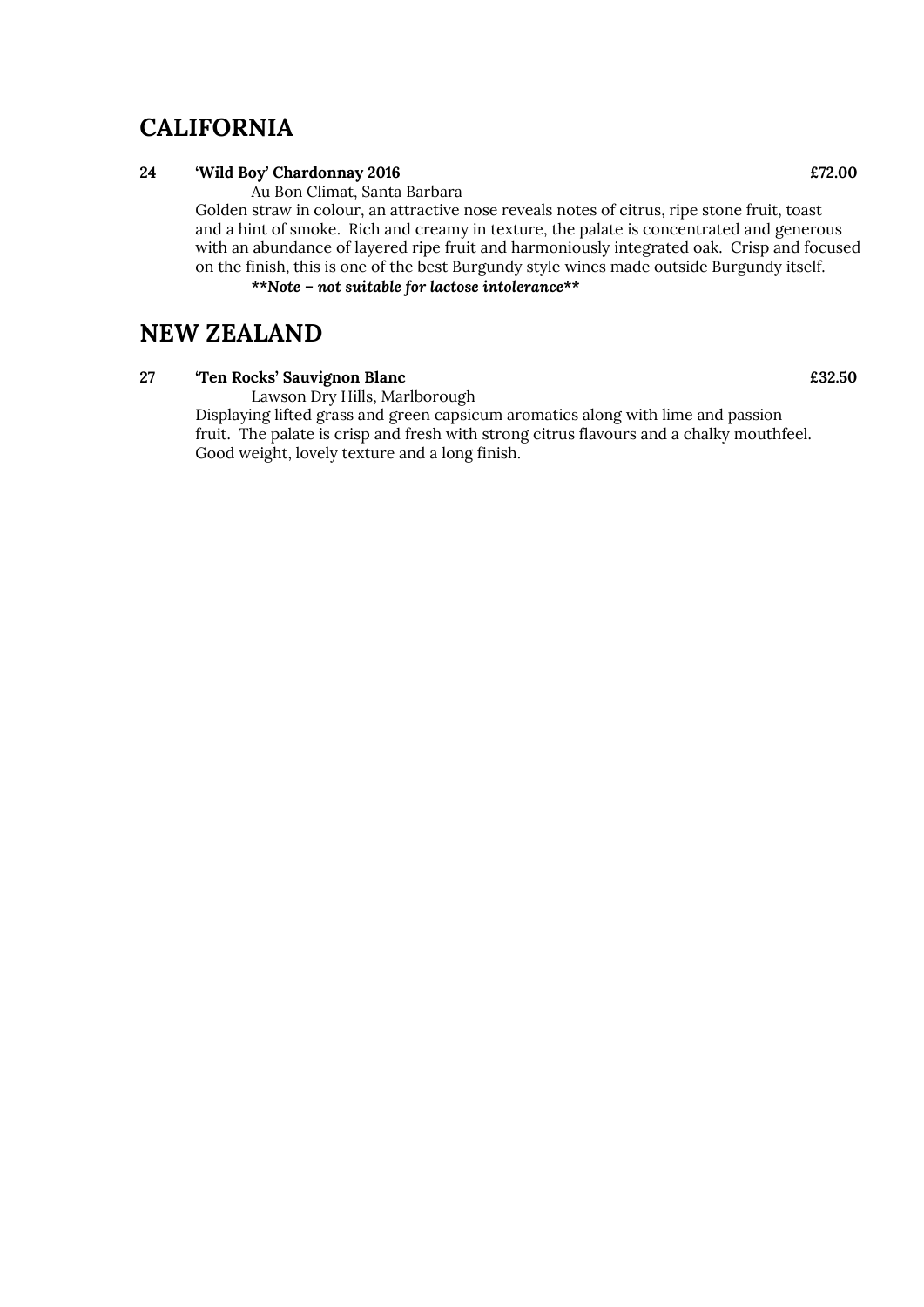## The Bushmills Inn Cellar Collection

Over the years we have been collecting some truly special wines, and are pleased to offer a selection that are now, in our opinion ready to be enjoyed. As they are stored in optimum conditions in our cellar, these wines may take a little longer to reach your table.

We hope you enjoy the very finest our cellar has to offer

**Domaine Faiveley Batard Montrachet Grand Cru** Burgundy, France £595.00 An intensely aromatic nose disclosing notes of tart fruits and roasted hazelnut. The palate is smooth and distinctive with excellent balance and a remarkably smooth finish found in only the finest white Burgundies. This wine is evolving beautifully with bottle aging.

Penfolds Grange 1997 **Barossa Valley, Australia** 600.00 A classic Grange, though slightly softer and more forward than the 1996. The saturated purple-coloured 1997 offers a gorgeously sweet nose of blackberry liqueur, cherries, camphor, chocolate, plums and mocha. Opulently-textured, extremely soft, layered and seductive, with Grange's tell-tale personality well-displayed, but in a seamless, seductive style. This is a superb Grange that can hold its own against the more heralded 1996.

### (94 points Wine Advocate)

### Chateau Leoville Las Cases 1996 St Julien, France E475.00

Having previously rated it near perfect, I was apprehensive of a let-down about tasting the 1996 Leoville Las Cases once it had been bottled, but that concern was quickly dismissed once I put my nose in the glass. A profound Leoville Las Cases, it is one of the great modern day wines of Bordeaux. This wine's hallmark remains a sur-maturite (over-ripeness) of the Cabernet Sauvignon grape. Yet the wine has retained its intrinsic classicism, symmetry, and profound potential for complexity and elegance. The black/purple colour is followed by spectacular nose of cassis, cherry liqueur, pain grille, and minerals. It is powerful and rich on the attack, with beautifully integrated tannin, massive concentration, yet no hint of heaviness or disjointedness. As this wine sits in the glass it grows in structure and richness. It is remarkable, seamless, palate-staining and extraordinarily elegant wine – the quintessential St-Julien. (98 Robert Parker Wine Advocate)

### Chateau Pontet Canet 2000 Pauillac, France £350.00

Tasted at the Pontet-Canet vertical, the 2000 is perhaps where things start getting interesting, as Alfred Tesseron's top-to-toe reconfiguration of the vineyard and vinification began to impact and ameliorate the wine. It has a lovely bouquet of blackberry and briary fruit, hints of black truffle developing, later damp earth. There is an intensity here, if not the complexity of the best millennial Pauillacs. The palate is medium-bodied with a mixture of red and black fruit, cedar and sous-bois percolating up through and rendering it a serious Pontet-Canet in keeping with the vintage. There is a subtle and yet insistent grip on the finish. It has always been a tannic wine, but these are now softening.

### (92 Neal Martin - Wine Advocate)

### Ridge Lytton Springs 2016 **Sonoma, California E165.00** Sonoma, California **E165.00**

Complex aromas of vanilla, raspberry and black pepper. Full bodied with firm acidity, focused blackberry and an elegant lingering finish.

Chateau Brane Cantenac 2005 Margeaux, France £400.00 'A sexy style of wine from the Lurtons at Brane Cantenac, this wine has a stunning nose of forest floor, liquorice, blackcurrants, plums and spring flowers. Soft tannin, full-bodied opulence and beautifully textured, lush richness, make for a brilliant wine. In spite of it's stunning forward fragrance and lushness, the colour still looks as if it is 3-4 years old, rather than a decade. This is a big time winner in 2005 and should drink well now and for the next 25+ years.

(Robert Parker - Wine Advocate)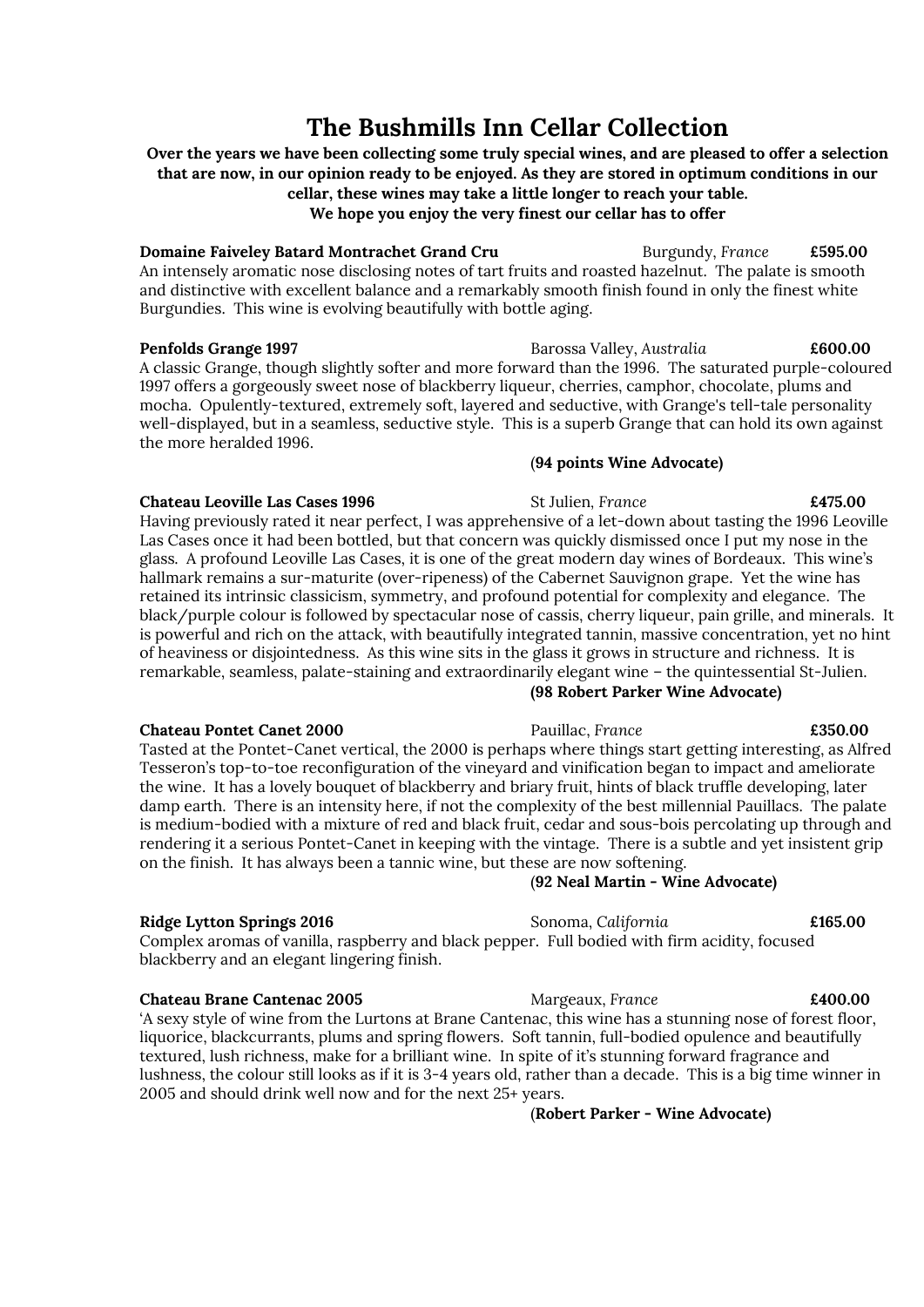| <b>Domaine de Cambes 2013</b>                                                                        | Cotes de Bourg, Bordeaux, France | £105.00 |
|------------------------------------------------------------------------------------------------------|----------------------------------|---------|
| This younger brother of the famous Roc de Cambes boasts a bouquet in which fruity notes and gentle   |                                  |         |
| spicy nuances combine. On the palate, it is appealing with a good balanced body and a finish full of |                                  |         |
| freshness. A very accomplished wine.                                                                 |                                  |         |
|                                                                                                      |                                  |         |

### Jim Barry 'The Armagh' Shiraz 2009 Clare Valley, Australia **£395.00**

Deep plum red with purple tints. It shows the hallmarks of low-yielding vines, with intense, tightly coiled aromas of cranberry, mulberry, milk chocolate, boysenberry and spearmint. It is bright, fresh and balanced with intense yet reserved characters of rosemary, sage, cinnamon, cedar and black pepper. On the palate this wine really shows its true colours with solid tannin structure playing an integral role in the overall picture. Flavours of redcurrants, black cherries and blueberries are in abundance, with an undercurrent of freshly turned earth and truffles in the background. The length of flavour and power in this wine, whilst still showing finesse and restraint, is what sets it at the zenith of red winemaking at Jim Barry Wines.

### Tenuta San Guido Bolgheri Sassicaia 2011 Tuscany, Italy £395.00

The 2011 Bolgheri Sassicaia speaks to a broad, yet very distinct audience. I am absolutely charmed by this vintage. Soft cherry and blackberry confit emerge from the bouquet in thick, luscious waves. Leather, spice and tar play supporting roles. The wine offers a generous and expansive style. It also shows impressive balance and coherent inner integrity. This vintage certainly bears the hallmarks of a hot vintage, but it never feels overdone. It delivers volume, intensity and rich textures. This Sassicaia is a wine of enormous craftsmanship.

### (94 + /100 Monica Larner - Wine Advocate 04/17)

### Joseph Phelps Insignia 2015 Napa Valley, California **£550.00** Napa Valley, California

The 2015 Insignia is blended of 90% Cabernet Sauvignon, 7% Petit Verdot, 2% Cabernet Franc and 1% Malbec aged for 24 months in 100% new French oak. Deep garnet-purple coloured, it opens with stunning black and red plums, cassis and mulberry scents with loads of redcurrant sparks and compelling wafts of lilacs, pencil shavings, black olives and tinted soil with a hint of bay leaves. Medium to full bodied, the palate explodes with red and blackcurrant fireworks plus some exciting mineral nuances coming through, framed by firm, grainy tannins and fantastic freshness, finishing very long and beautifully layered.

### (98 Points, Lisa Perotti-Brown, RobertParker.com)

### **Chateau Poujeaux Chateau Poujeaux Chateau Poujeaux E110.00**

Medium to deep garnet colour and delivers expressive blackberry preserves, prunes, sautéed herbs and fragrant earth notes with hints of tobacco and fallen leaves. Medium-bodied with refreshing acidity and a chewy texture supporting the earthy flavours in the mouth, it finishes on a stewed tea note.

### (90 points Lisa Perroti-Brown, Wine Advocate)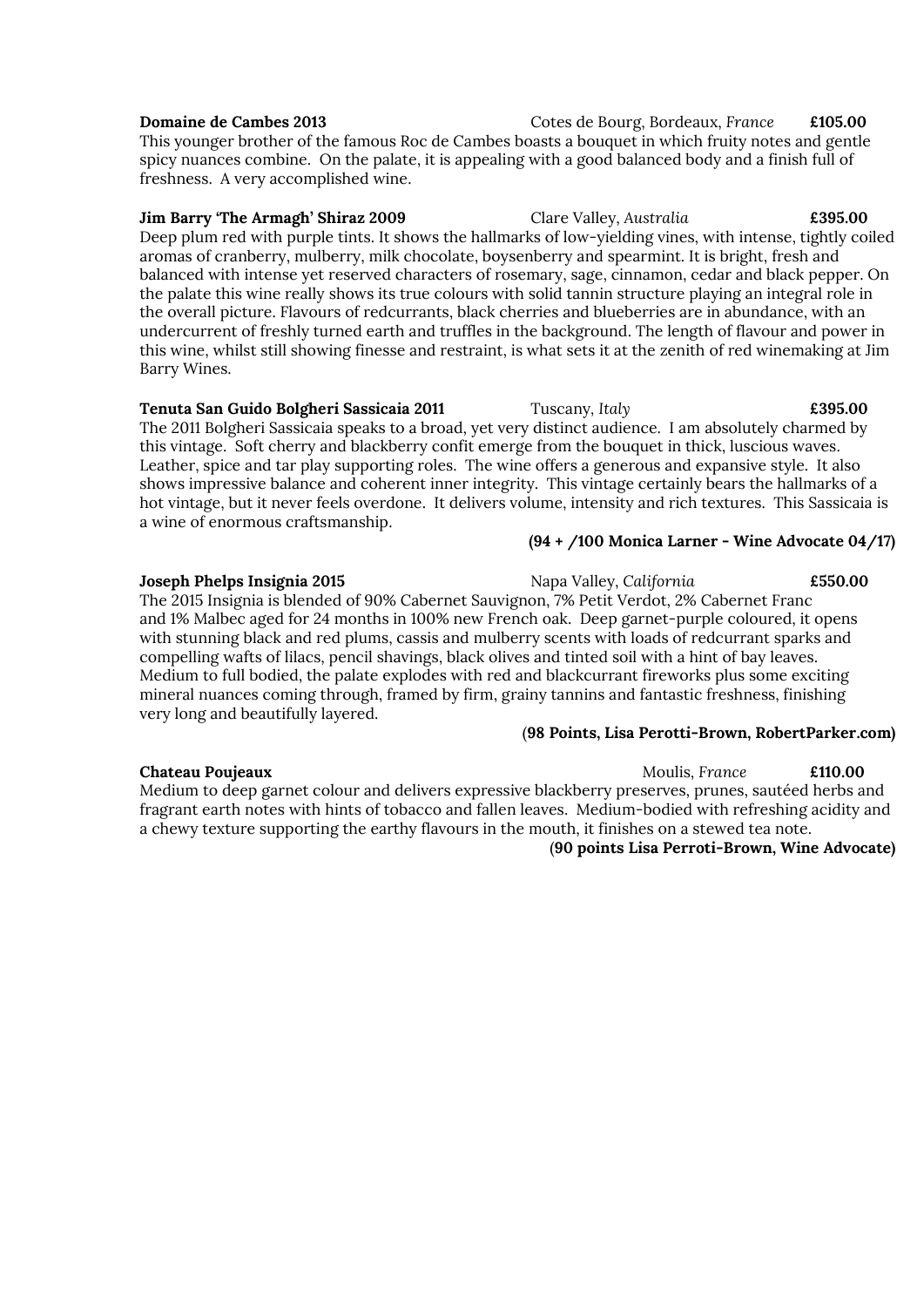## MAGNUMS (1.5L)

Vina Tondonia Tinto Reserva, Bodegas R Lopez de Heredia Haro, Rioja Alta £275.00 Tondonia's extended ageing process results in a wine that is not about fruit but has so much complexity, so much character that it is impossible to put down. The excellent 2004 vintage has brought additional concentration and personality to the wine, which is still unbelievably fresh.

Classic notes of leather, cured meat and spice mingle with warm, macerated red fruits on the nose. The palate is mid-weight, but the true beauty of the 2004 lies in the luxurious mouth-feel and intense core of flavour in the wine.

This freshness, combined with the mouth-coating flavours, suggest that, although a joy to drink now, this is a wine that will hold for at least a decade more. It is, put simply, glorious, traditional, elegant Rioja.

### Ridge Monte Bello 2011 Santa Cruz, California £595.00

88% Cabernet Sauvignon, 8% Merlot, 4% Cabernet Franc

Saturated ruby, purple colour. Marvellously scented rich mountain bramble fruit, intense anise and fennel, ginger, cardamom and flint. Initial waves of blackcurrant and cassis on the palate, with coffee, forest floor and crushed rock. Full bodied, elegant chalky tannins and refreshing acidity in a lengthy finish.

### Ridge Monte Bello 2012 **Santa Cruz, California**  $\overline{\phantom{0}}$  £625.00

64% Cabernet Sauvignon, 22% Merlot, 8% Cabernet Franc, 4% Petit Verdot Saturated ruby. Ripe cassis, blackberry, violets, liquorice, wet stone and oak spice on the nose. Strong blackberry fruit on the palate, with superb full body and structured velvety tannins. Toasty oak, crushed limestone and a long intense finish.

### Ridge Monte Bello 2014 **Santa Cruz, California**  $\epsilon$ 725.00

75% Cabernet Sauvignon, 18% Merlot, 5% Cabernet Franc, 2% Petit Verdot Opaque ruby. On the nose, intense blackberry fruit aromas, blackcurrant, exotic barrel spice with toasted oak, liquorice and complex forest notes. Rich mountain on the palate with refreshingly high acidity, full chalky tannins and sweet oak and a strong mineral finish.

### Ridge Lytton Springs 2015 **Sonoma**, California **E295.00** Sonoma, California **E295.00**

Jammy raspberry fruit with pepper, mint and sweet toasted oak. Brambly fruit on the palate. sensuous, well defined tannins and balanced acidity.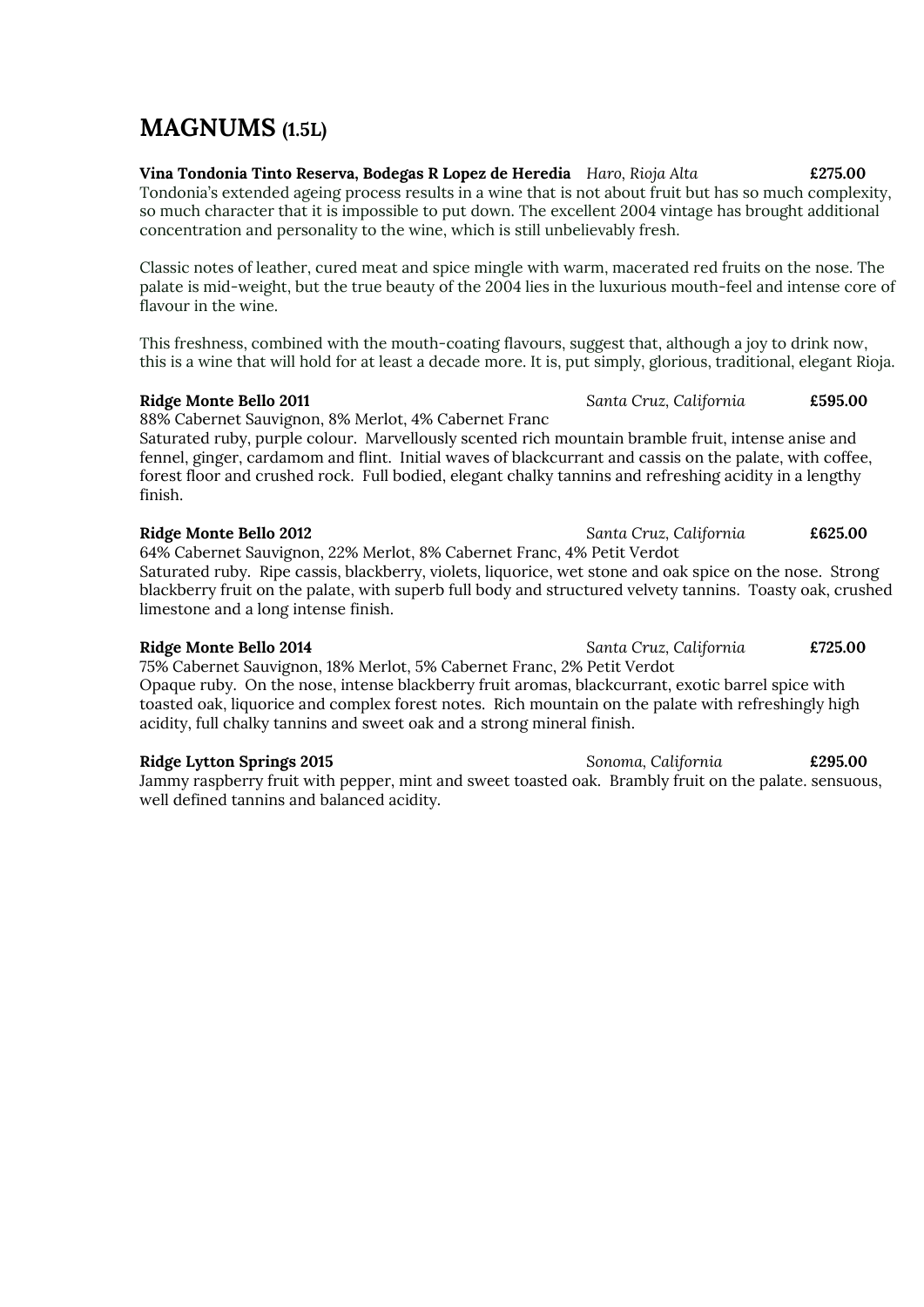## RED WINES

## BORDEAUX

### $31$  St Emilion 2016  $\epsilon$ 46.50

 Chateau LeConte Marquey 85% Merlot, 10% Cabernet Franc, 5% Cabernet Sauvignon, aged 12-15 months in oak barrels. Flavours of red and black berries from the Merlot, along with its roundness and opulence; paired with the finesse and elegance of the Cabernet Franc and the refined, yet soft and inviting tannins of the Cabernet Sauvignon.

### $32$  St. Emilion Grand Cru 2016  $\epsilon$ 65.00

Chateau La Fleur Picon, St Emilion

The synergy of 80% Merlot, 15% Cabernet Franc and 5% Cabernet Sauvignon yields a velvety, rich wine with fine flavours of spice and dark fruits. Mid palate weight comes from the juicy Merlot, with subtle tannins from the Cabernet Franc.

### 33 L'Abeille de Fieuzal 2014 £85.00

Pessac-Leognan

The second wine of the domain, this Grand Vin de Graves offers an elegant bouquet of rich black fruit, cocoa and toast with peony notes. A balanced palate with density and freshness to finish.

## RHONE

| Cotes du Rhone                                                                    | £37.50 |
|-----------------------------------------------------------------------------------|--------|
| Roger Sabon                                                                       |        |
| Rich and fruity, with dark fruit and liquorice spice on the palate, and a rounded |        |
| earthy character. Smooth tannins with a subtle yet lingering finish.              |        |
|                                                                                   |        |

### 36 Combes d'Arnevel Chateau Neuf du Pape £57.50

Vignobles Jerome Quiot

 Deep crimson, ripe dark berries rounding off to spice. Smooth and persistent with aromatic smoothness.

## BURGUNDY

### 37 Beaujolais Village **E34.50**

Henry Fessy

 Deep ruby in colour, offering ripe red fruits and light spice on the nose. Soft on the palate with stunning concentration and full fruit flavours, balanced with mellow tannins, rounded mouthful and a subtle, lingering finish.

### 38 Chateau de Beauregard Fleurie **2006** Chateau de Beauregard Fleurie **2006**

Maison Joseph Burrier

Floral aromas of iris, rose petal and violet, with light freshly cut hay and rich red fruits and blackcurrant are matched on the palate with velvety smoothness and a long clean finish.

### 39 Savigny-les-Beaune 2017 **Example 2017** 2018 2017

Domaine Louis Latour, Cote d'Or

Beautifully garnet, with an elegant bouquet dominant with ripe fruit and berry nuances and a background of vanilla. Well structured, sophisticated, and elegant on the palate, revealing ripe fruit and black berry notes. Touches of spice and balanced tannins accent these ripe flavours.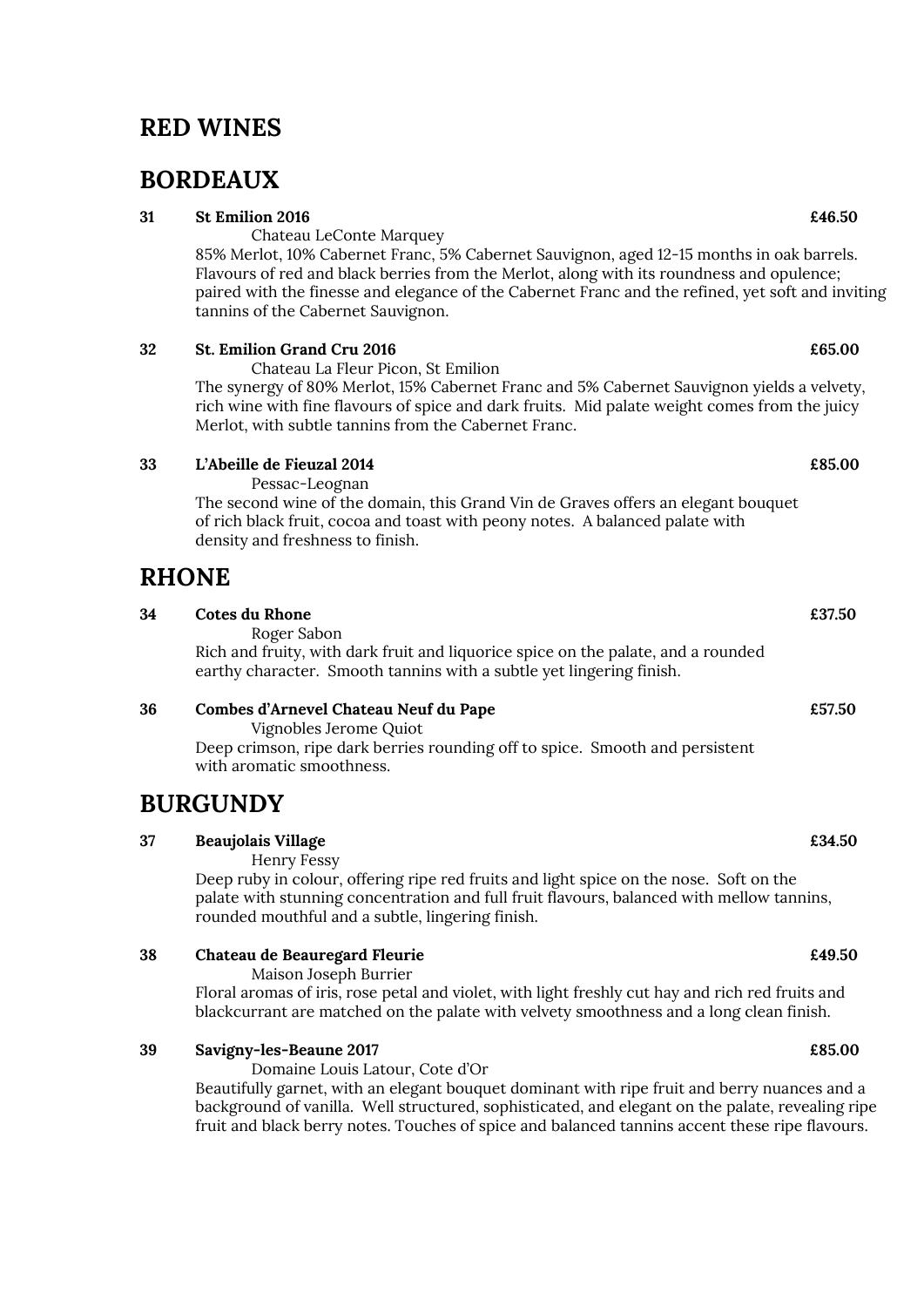## REGIONAL FRANCE

### 40 Chateau Ventenac Reserve de Jeanne £31.00

Maison Ventenac, Languedoc-Roussillon

A blend of Cabernet Franc, Merlot, Syrah and Grenache, this wine presents hints of fresh red fruits with notes of spice and pepper, rounding on the palate to give a rounded medium finish.

## ITALY

### 41 Chianti Classico Peppoli D.O.C.G **E42.50**

Antinori, Tuscany

The wine has intense aromas of red berries, accompanied with hints of vanilla and chocolate. There is great structure on the palate which is characterised by elegant and gentle tannins on the finish.

### 42 Zagalia Montepulciano d'Abruzzo £26.50

Cantino Minini, Abruzzo

 Youthful, with lots of juicy blackberry and red cherry fruits. Delicious touch of spice to the finish with subtle tannins and a balanced acidity.

### 43 Uno Piu Uno  $\epsilon$ 33.50

 Michele Biancardi, Puglia Blended with a mix of Primitivo and Nero di Troia, this is a real warmer, full of black cherry fruits and spice.

### 44 Nebbiolo £59.50

Pira Luigi

 intensely garnet red in colour. The nose is young, complex, with fruity and spicy notes and a light hint of leather. The taste is young, round, mouthfilling, with sweet, gentle and persistant tannins.

### 45 Costasera Amarone £105.00

Masi, Valpolicella

Proud, majestic, complex and exuberant: this is Masi's gentle giant. A benchmark for the Amarone category. Deep ruby red in colour, with intense baked fruits, plums and cherries on the nose. Well balanced on the palate with vibrant fruity notes and hints of coffee and cocoa.

### 47 Tignanello 2014 £350.00

Marchesi Piero, Antinori, Tuscany

 Intense ruby with purple highlights. Ripe on the nose with notes of dark fruit and underlying freshness on the aromatic finish; plum fruit dominates, along with dark cherries, which vigorously evolve to mint and liquorice. While displaying its youth proudly, the wine is inviting, rich and harmoniously balanced, with balanced acidity, solidity and supple tannins. Rich savoury finish with a sweet persistence and length.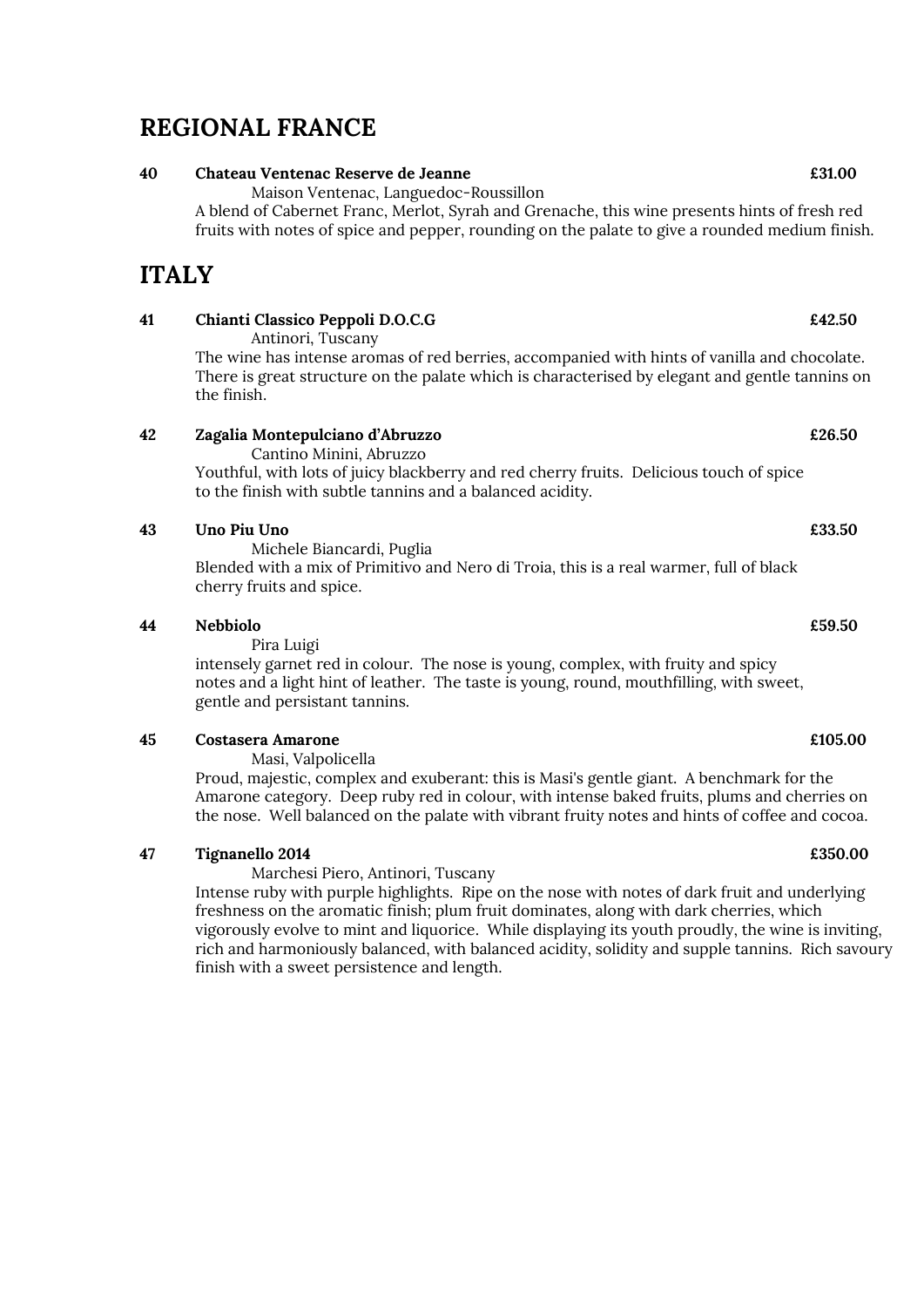## **SPAIN**

### 48 Crianza  $\epsilon$ 31.00

Finca del Marquesado, Rioja

Garnet with clean bright cherry tones. Complex aromas with delicate notes of cherry well integrated with the spicy and balsamic nuances from traditional oak aging. Well balanced, fresh and well-rounded with a long smooth finish

### 49 Rioja Reserva 2016 **EST.50**

 Marques de Murrieta, Ygay Estate Intense balsamic notes of incense, smoked meat, leather, fennel and cherries, which make it feel very Rioja. The palate is medium bodied, balanced, with excellent acidity and freshness. A serious vintage of Murrieta Reserva that represents great balance between tradition and modernity.

## PORTUGAL

### 51 Douro Tinto £27.00

Vega, Lisbon

Rich with plum, cherry and mineral elements and complex with a firm grip of tannins. Rounded, balanced, with a smooth lengthy finish.

## SOUTH AFRICA

### 52 Fleur du Cap Pinotage **E35.95**

Stellenbosch

Deep red in colour with purplish edges. On the nose it shows ample red berry fruit with a sweet fruitcake character enhanced by a spicy oak finish. Full-bodied on the palate with ripe plum falvours, this robust red is supported by a good tannic backbone.

## **CHILE**

### 53 Cabernet Sauvignon Reserva £26.50

De Martino Estate

Luxurious aromas of sweet cigar and slightly herbal berry fruit are accented by well integrated vanilla oak. Ripe, chalky tannins give the wine length on the palate, with a rich array of cherry, blackberry, tobacco and leather.

### 54 Cefiro 'Cool Reserve' Carmenere £31.00

Vina Casablanca, Rapel Valley

Deep ruby red. Black fruit aromas, like blackberry and blueberry, with spicy notes. Smooth attack and gentle tannins that lead to a velvety finish. Good and balanced acidity.

### 55 'Cefiro Reserva' Pinot Noir £33.50

Vina Casablanca, Casablanca Valley

Aromas of peach, mint and cherry brandy, with toasted oak and a touch of wet wool. On the palate, ripe blackberry, red liquorice and mint characters that gradually give way to chocolate oak on the finish.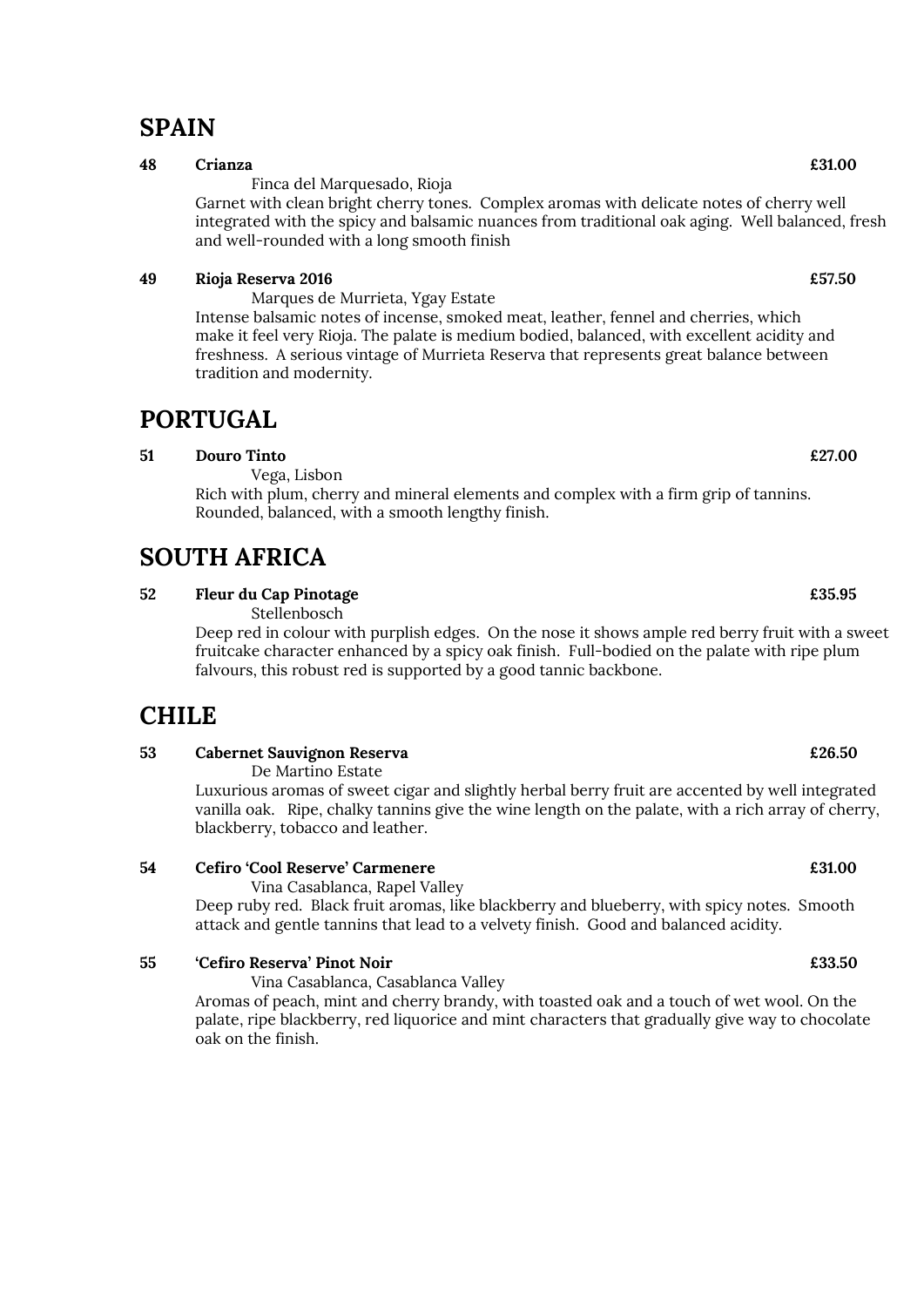## ARGENTINA

### 56 Malbec Reserve **E43.00**

Finca Solphenia, Mendoza

Found at an altitude of 4000 feet in the foothills of the Andes and ranked among the best wines in Argentina, a deep red and violet colour with aromas of plums, cherries and violets. A wine with serious concentration and complexity, with well-integrated tannins.

## **CALIFORNIA**

### $57$  Zinfandel  $\epsilon$ 37.50

Cline, Contra Coast

Wonderful dusty raspberry, blackberry, white pepper and spice, with coffee and chocolate characters lead to ripe fruit and soft tannins. Aged in new and used wood has lent this wine a subtle vanilla quality that nicely complements the explosive fruit notes.

### 58 Frog's Leap Cabernet Sauvignon 2015 £210.00

Rutherford, Napa Valley, California

78% Cabernet Sauvignon, 13% Merlot, 9% Cabernet Franc

The 2015 is a remarkable wine: rich, deep mocha aromas, superb balance, with very long and deep flavours. Finely balanced with the right amount of muscle, the firmly structured wine exudes currants and savory spice in a length silky finish.

### 59 Au Bon Climat Pinot Noir 2012 £125.00

Talley Vineyard, Arroyo Grande Valley

A wine of incredible aromatics and depth with gorgeous cherry, cranberry, cola and earthy notes that carry through on the palate.

### 60 Monte Bello Estate Merlot 2012 £110.00

 Ridge Estate, Santa Cruz Mountains Deep purple with ruby hues. Ripe blackberry fruit, cola, exotic spice, eucalyptus. Full bodied, with blackcurrant fruits, dried herbs, firm acidity leading to a lingering finish of red fruit and sweet oak.

## AUSTRALIA

### 61 'Rapide' Pinot Noir **£33.95**

Pike and Joyce, Adelaide Hills

Medium red in colour. Aromas of very attractive bright red and dark fruits with little interference from oak and a slight hint of damp earth. Although elegant, the palate has nice concentration of bright strawberry and cherry fruit displaying a sappy freshness, fine tannins and a subtle oak that makes it very appealing.

### 62 The High Trellis' Cabernet Sauvignon **EXALL EXACTS** E37.50

D'Arenberg, McLaren Vale

 A serious cabernet. Black olive, bay leaf and blackberry dominate the nose with loads of plum and blackcurrant strewn across the palate. Great fruit intensity with masses of spice and tannin.

### 63 The Prophet' Barossa Shiraz **E61.00**

Resurrection Vinyard, St John's Road, Barossa

 Dark red with purple youthful hues. Perfumed nose full of thyme, sage, plum and fresh berries, with added undertones of leather and spice. On the palate, crunchy, lively plum and blackberry fruits balanced perfectly with oak nuances. Fine tannins and softness give a round smooth sweetness to the finish.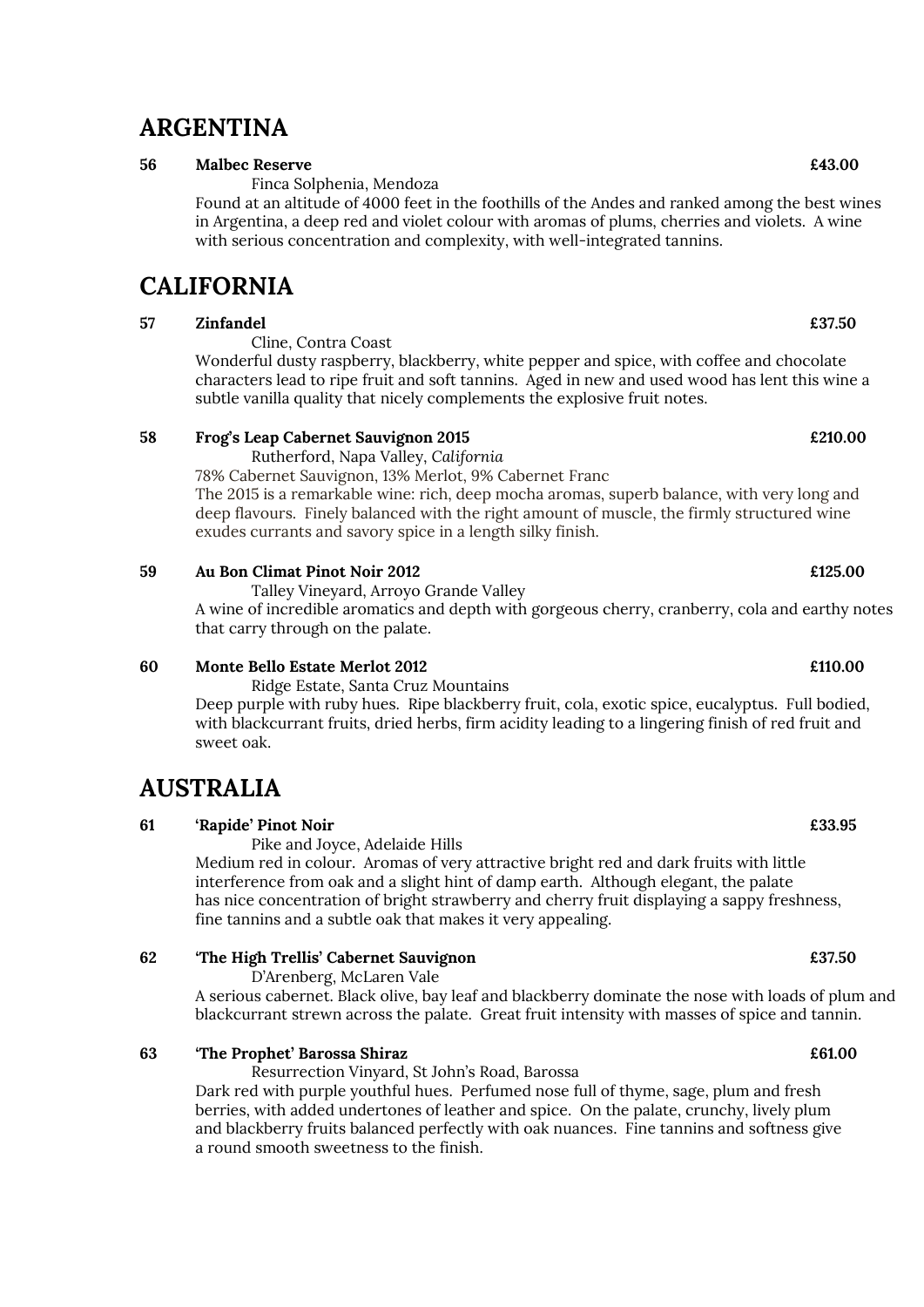## NEW ZEALAND

### 64 Main Divide Merlot Cabernet **2006** 2006 2012 12:39:50

Waipara Valley

The bouquet and flavour suggest blackberries, purple plums, cassis, cigar box and vanilla pod. There is an initial impression of softness but the wine then expands in the mouth to become muscular with a generous spine of ripe tannins that support and draw out the lingering aftertaste.

### 65 Forrest Estate Pinot Noir **Equation 1** Equation 1 Associate Pinot Noir

Marlborough

Pale to medium ruby purple in colour, the Forrest Pinot Noir offers up a nose of ripe black cherries and black raspberries complemented by hints of underbush and Provence herbs. Framed around a decent core of uncomplicated black and red berry flavors, the medium body is supported by a low level of chewy tannins and lively acid through the medium to long finish.

## ROSE WINES

### 101 Rose d'Anjou **El participal de la commune de la commune de la commune de la commune de la commune de la commune de la commune de la commune de la commune de la commune de la commune de la commune de la commune de la co**

La Grille, Loire, France 37.5cl £14.25 With a light natural spritz, the wine has a refreshing, summery zing. Strawberry and hints of peach fill the palate, with their flavours brought out by the wine's laid back, off-dry demeanour.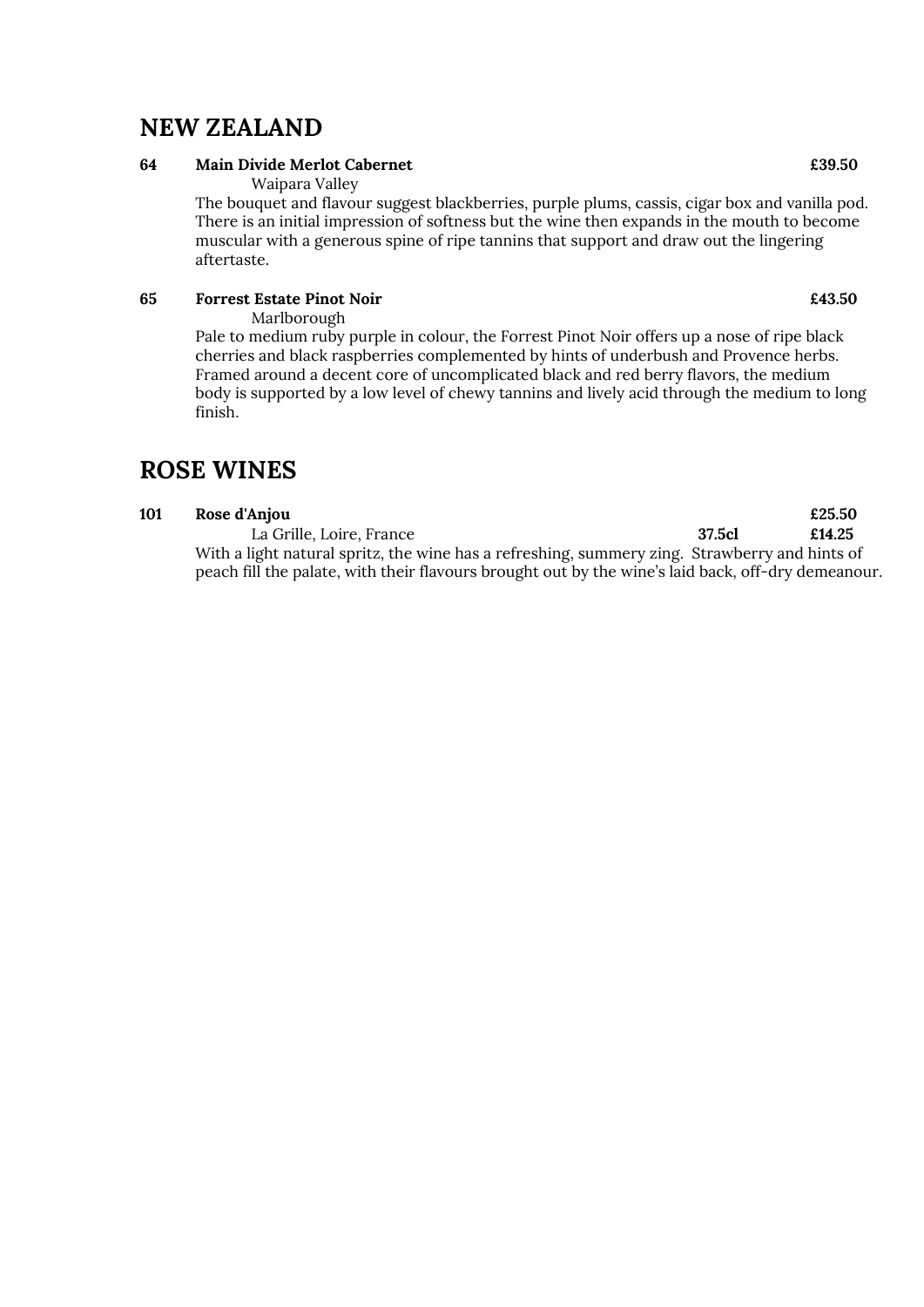## HALF BOTTLES

## WHITE HALF BOTTLES

## Clear amber in colour, exhibiting a pure expression of fruit with aromas of passion fruit, lychee, and a hint of bergamot on the nose. The palate is firm, with natural acidity and notes of exotic citrus. It is refreshing, well-balanced and perfectly integrated with impressive acidity and a finish that is quite long for a Sauvignon Blanc. 112 Chablis AC  $\epsilon$  23.50 Domaine le Verger, Burgundy, France 113 Le Rime Pinot Grigio Chardonnay IGT **2006** 2014.50 Castello Banfi, Tuscany, Italy A balance of crispness from the Pinot Grigio with round body from the Chardonnay delivering a fresh, ready to drink wine. 114 Cotes du Rhone, Reserve des Armoiries £17.50 Terre d'Avignon, Rhone, France Deep ruby colour with a fruit-filled nose and a palate suggestive of stewed fruit. The tannins are ripe and the wine is very well balanced. 115 Cabernet Sauvignon **2006** Cabernet Sauvignon **2006** Cabernet Sauvignon **2006** Cabernet Sauvignon **2006** Cabernet Sauvignon **2006** Cabernet Sauvignon **2006** Cabernet Sauvignon **2006** Cabernet Sauvignon **2006** Cabernet S

 De Martino Estate, Maipo Valley, Chile Aromas of blackberries, blackcurrant and spice. Full and fresh with subtle toasty oak.

### 117 Centine' Toscano, IGT 2002 2003 2004 2012 2020 2030 2041 205.50

 Castello Banfi, Tuscany, Italy Intense ruby red with youthful hints. On the nose, intense, vinous and spicy, perfectly marrying the Tuscan Sangiovese with the character of intense Cabernet and Merlot. Gently approachable, soft, rounded and easy to drink.

118 'Rio Albo' Valpolicello, DOC £18.00 Castello Rugate, Valpolicella, Italy Ruby red, offering a bouquet of blackberry and cherries. The palate is supple with light tannins and plenty of flavour.

Crisp focused flavours – clean ripe fruit with mineral backbone, dry with just a hint of toastiness.

## RED HALF BOTTLES

## 111 Sauvignon Blanc **£13.00**

Cefiro, Casablanca Valley, Chile